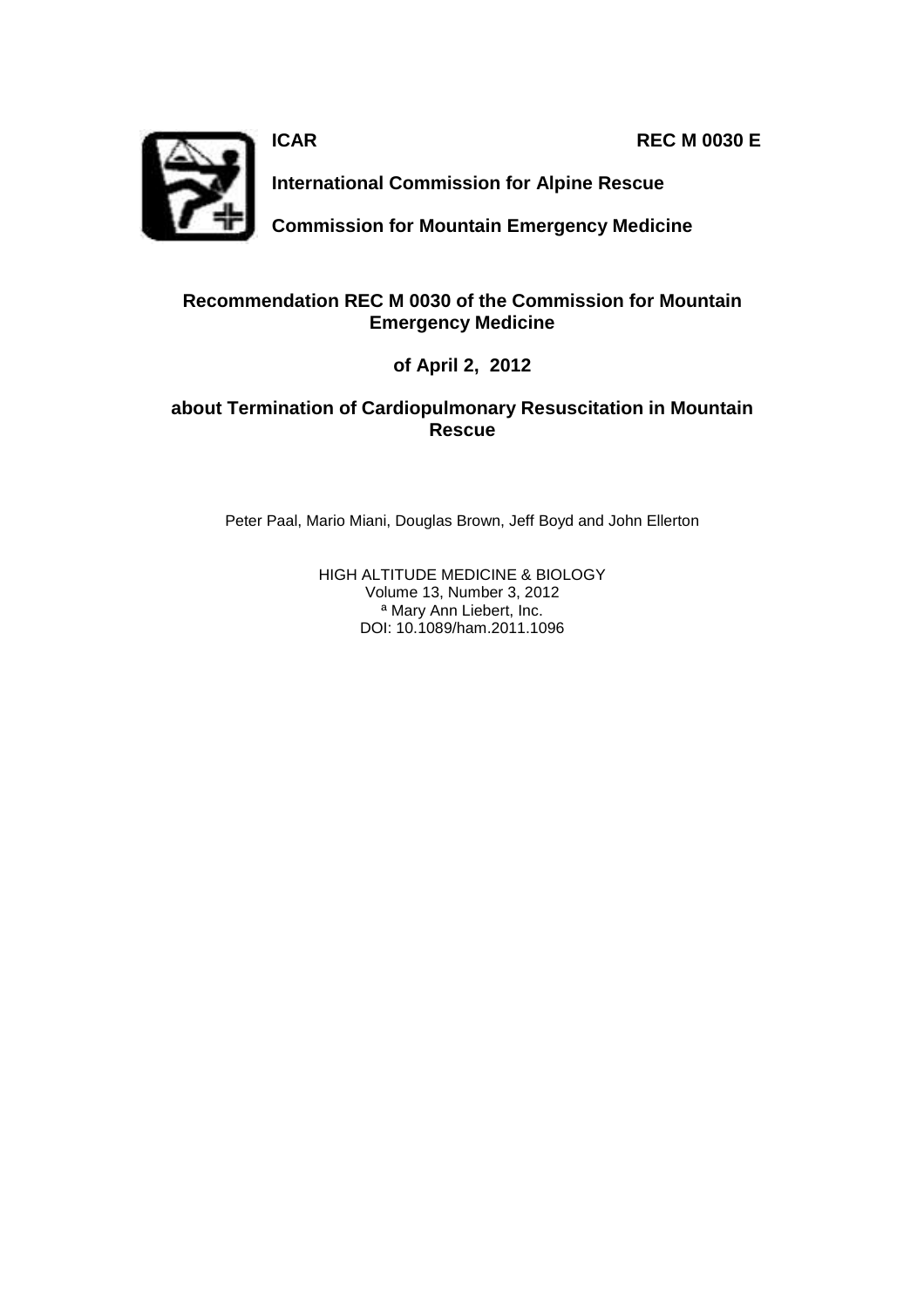# Termination of Cardiopulmonary Resuscitation in Mountain Rescue

Peter Paal,<sup>1,2</sup> Mario Milani,<sup>2,3</sup> Douglas Brown,<sup>2,4</sup> Jeff Boyd,<sup>2,5,7</sup> and John Ellerton<sup>2,6</sup>

# Abstract

Paal, Peter, Mario Milani, Douglas Brown, Jeff Boyd, and John Ellerton. Termination of Cardiopulmonary Resuscitation in Mountain Rescue. High Alt Med Biol. 13, 200–208, 2012.—The aim was to establish scientifically supported recommendations for termination of cardiopulmonary resuscitation (CPR) in mountain rescue, which can be applied by physicians and nonphysicians. A literature search was performed; the results and recommendations were discussed among the authors, and finally approved by the International Commission for Mountain Emergency Medicine (ICAR MEDCOM) in October 2011. 4166 abstracts were reviewed; of these, 96 were relevant for this article and are included in this literature review. In mountain rescue, CPR may be withheld or terminated in a patient with absent vital signs when the risk is unacceptable to the rescuer, the rescuer is exhausted or in extreme environments where CPR is not possible or any of the following apply: decapitation; truncal transection; whole body incinerated, decomposed, or frozen solid; avalanche victim in asystole with obstructed airway and burial time > 35 min. Also, CPR may be terminated when all of the following criteria apply: unwitnessed loss of vital signs, no return of spontaneous circulation during 20 min of CPR, no shock advised at any time by AED or only asystole on ECG, and no hypothermia or other special circumstances warranting extended CPR. In situations where transport is not possible, mitigation of special circumstances is not possible, and further resuscitation is futile, CPR should be terminated. Medical directors of rescue teams should interpret these recommendations in the context of local conditions and laws, and create team-specific training and protocols for determining when to withhold and terminate CPR in a patient with absent vital signs.

Key words: emergency medicine; death; first aid; mountain rescue; cardiopulmonary resuscitation

# Introduction

**DURING RESCUE MISSIONS, mountain rescuers are regu-**<br>arly confronted with lifeless persons. For example, in Scotland, 57 fatal incidents in 622 emergency missions were reported, resulting in a fatality rate of 9% (Hearns, 2003). In many rescue missions, a mountain rescuer may be confronted with a lifeless casualty before a physician becomes available. In this circumstance, a decision may have to be made by a nonphysician whether to start and when to terminate cardiopulmonary resuscitation (CPR). These decisions may also be difficult for physicians. A decision to resuscitate may imply risks for rescuers, as resuscitation attempts and extrication may have to be initiated and continued in dangerous terrain and under extreme climatic conditions (Paal et al., 2006). For example, two Swiss and four Italian rescuers died in January 2010 while trying to extricate avalanche victims because of second avalanches (Anonymous, 2010). In some emergency medical services (EMS), such as in Ontario, Canada (Morrison et al., 2009); Los Angeles, USA (Grudzen et al., 2010); and the United Kingdom (Lockey, 2002), nonphysicians may withhold or terminate CPR attempts using specific rules.

<sup>&</sup>lt;sup>1</sup>Department of Anesthesiology and Critical Care Medicine, Innsbruck Medical University, Austria.

<sup>&</sup>lt;sup>2</sup>International Commission for Mountain Emergency Medicine (ICAR MEDCOM).

<sup>3</sup> Department of Laboratory Medicine, Anatomical Pathology and Department of Emergency Services, SSUEm/118, A.O. Ospedale di Lecco, Lecco, Italy. Mountain and Cave Rescue National Association (CNSAS) MedCom, Italy.

<sup>&</sup>lt;sup>4</sup>Department of Emergency Medicine, University of British Columbia, Vancouver, Canada.

<sup>5</sup> Department of Emergency Medicine, Mineral Springs Hospital, Banff, Canada.

<sup>6</sup> Mountain Rescue Council (England & Wales) Pinfold, Penrith, Cumbria, England.

<sup>&</sup>lt;sup>7</sup>International Federation of Mountain Guides.

Official recommendations of the International Commission for Mountain Emergency Medicine, ICAR MEDCOM. Intended for Mountain Rescue First Responders, Nurses, Paramedics, Physicians, and Rescue Organizations.

This article reflects the consensus of opinion of the International Commission for Mountain Emergency Medicine, ICAR-MEDCOM, which has full responsibility for the content.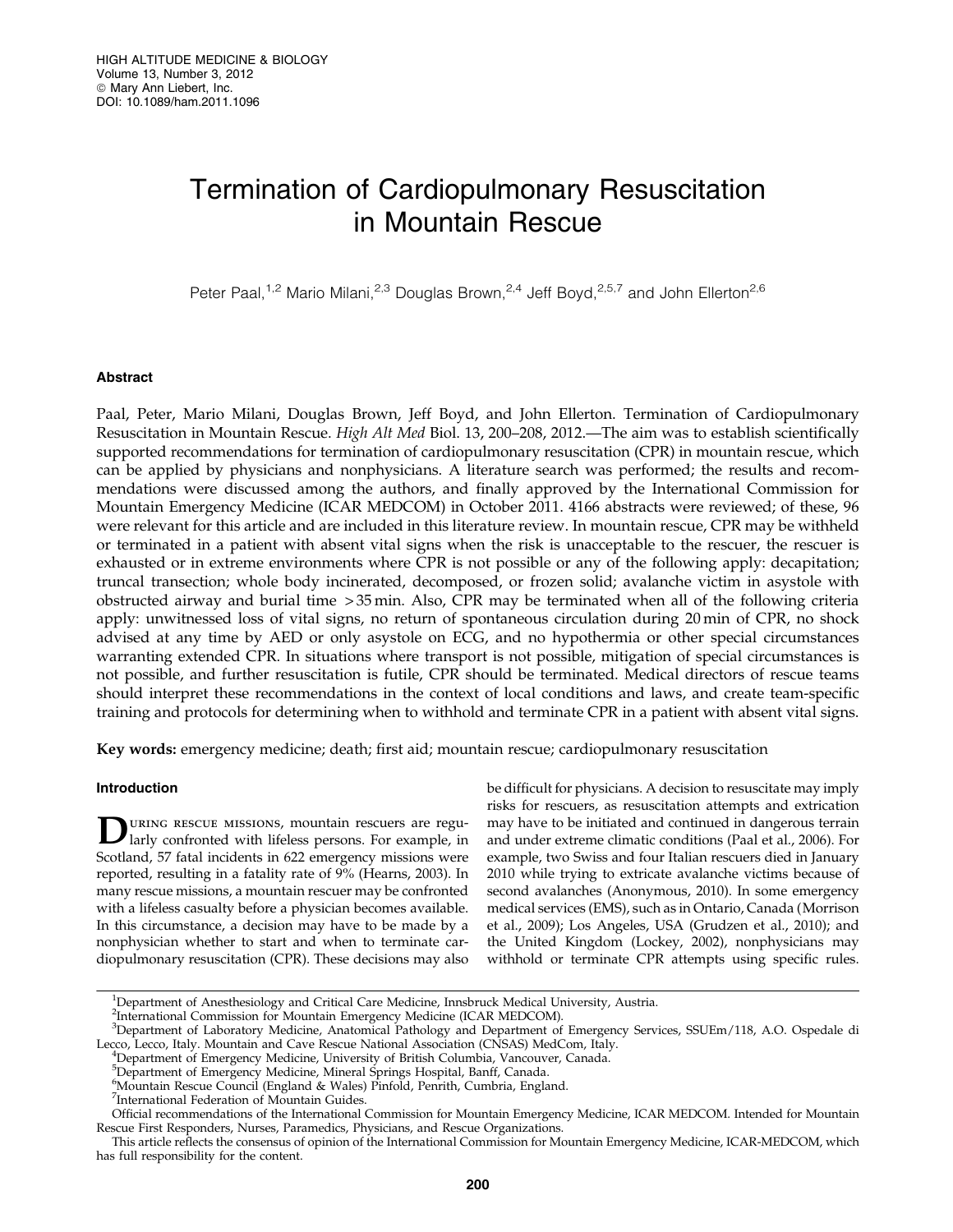# TERMINATION OF CPR IN MOUNTAIN RESCUE 201

Establishing death in the field may reduce unnecessary CPR, transport, and exposure to danger, while simultaneously directing limited medical resources to those who have a chance of survival (Brugger et al., 2005; Morrison et al., 2006; Elsensohn et al., 2009; Elsensohn et al., 2011; Tomazin et al., 2011). The aim of this review is to create decision guidelines for termination of CPR for nonphysicians and physicians involved in rescue missions in mountainous and other wilderness locations. These ''Termination of CPR in Mountain Rescue'' guidelines are principally aimed at reducing inappropriately prolonged CPR, and thus diminishing the risk to rescuers and the strain on limited medical resources, while identifying special circumstances where extended CPR may be warranted.

# Methods

In 2009 the International Commission for Mountain Emergency Medicine (ICAR MEDCOM) established a working group for this topic. A literature search was performed in Medline by an investigator (PP) and restricted to research in humans. Articles were sought with the keywords ''termination cardiopulmonary resuscitation'' (114 articles), ''primary cardiac arrest survival'' (1379 articles), ''trauma cardiac arrest survival'' (799 articles), ''hypothermia cardiac arrest survival'' (1041 articles), ''drowning cardiac arrest survival'' (70 articles), ''avalanche survival'' (78 articles), ''lightning survival'' (93 articles), ''electrocution survival'' (77 articles), ''burns cardiac arrest survival'' (56 articles), ''poisoning cardiac arrest survival" (132 articles), "auto resuscitation" (90 articles), and ''resuscitation ethics survival'' (247 articles); 4166 pertinent articles were found, excluding duplicates; the last access date was February 11, 2012. Abstracts of all articles were filtered for relevance; for relevant abstracts the whole article was retrieved for further reading. Additionally, reference lists of retrieved articles were hand searched for additional articles. 96 relevant articles were included in this review. Evidence and recommendations were reviewed at ICAR MEDCOM meetings during the fall of 2009 in Zermatt, Switzerland, the spring of 2010 in Laterns, Austria, the fall of 2010 in Stary Smocovec, Slovakia, and the spring of 2011 in Longyearben, Svalbard, Norway. Consensus was obtained, and the final manuscript was approved by the ICAR MEDCOM at the fall meeting 2011 in Are, Sweden.

### General Aspects and Ethical Considerations

Resuscitation attempts in patients with sudden cardiac arrest are unsuccessful in 70%–98% of all in- and out-ofhospital cases and death will result (Lippert et al., 2010). Decisions regarding initiation and termination of CPR are challenging in individual cases (Lippert et al., 2010). Termination of CPR efforts may depend on several factors such as laws, policies and protocols, patient's age and medical history, mechanism and site of incident, and likelihood that resuscitation will be futile (Lockey, 2002; Farber et al., 2006; Rydvall et al., 2007; Rydvall et al., 2008; Grudzen et al., 2010; Millin et al., 2011). These factors may complement, but sometimes conflict with physician advice (Hall et al., 2004). In some situations where pre-hospital criteria for termination of CPR are inadequate, rescue personnel may need to use their judgement to determine whether CPR is reasonable or not (Ewy, 2006).

| TABLE 1. CONDITIONS WHEN TO WITHHOLD<br>OR TERMINATE CPR IN A PATIENT WITH ABSENT<br>VITAL SIGNS (BOYD ET AL., 2010; MORRISON ET AL., 2010) |     |
|---------------------------------------------------------------------------------------------------------------------------------------------|-----|
| 1. Unacceptable risk to rescuer or rescuer exhausted                                                                                        | OR. |
| 2. Decapitation, truncal transection, and incineration                                                                                      | OR. |
| or decomposition of the whole body                                                                                                          |     |
| 3. Whole body is frozen solid                                                                                                               | ∋ĸ  |
| 4. Avalanche victim in asystolic cardiac arrest with                                                                                        |     |
| obstructed airway (e.g. packed with snow) and                                                                                               |     |
| burial time $>35$ minutes                                                                                                                   |     |

Death may be defined as the irreversible cessation of vital functions, including absence of circulation, spontaneous breathing, and whole-brain death when no confounding factors are present (Powner et al., 1996; Schlotzhauer et al., 2002). Nevertheless, diagnosing death's irreversibility in the field is not necessarily simple. A rescuer may declare a victim dead in the presence of some widely accepted conditions of death, or decide not to start CPR if the situation is unsafe (Table 1) (Boyd et al., 2010; Morrison et al., 2010a).

Historically, once CPR was started in a normothermic patient, many advocated that CPR should be performed for at least 20 minutes, and that CPR termination may be considered if asystole persists for longer than 20 minutes (Lockey, 2002; Baskett et al., 2005). More recently, clinical prediction rules for pre-hospital termination of basic life support (BLS) (Morrison et al., 2006; Ong et al., 2006) and advanced life support (ALS) (Morrison et al., 2009) for urban, nontraumatic, primary cardiac arrest have been validated. The BLS (Morrison et al., 2006) and ALS rules (Morrison et al., 2009) were re-validated for patients in urban centers by two separate research groups (Richman et al., 2008; Sasson et al., 2008). Recently, BLS and ALS rules (Morrison et al., 2006; Morrison et al., 2009) were also validated in patients with noncardiac causes of arrest, although patients with drowning or trauma were not included (Skrifvars et al., 2010). In the 2010 American Heart Association Resuscitation Guidelines, it is recommended that CPR should be continued until i) return of spontaneous circulation, ii) care is transferred to an ALS team, iii) rescuers are exhausted or CPR would jeopardize rescuers or others, or iv) reliable criteria of death are met, or v) criteria for termination of resuscitation are met (Morrison et al., 2010b).

These termination-of-resuscitation rules are promising, but they should be applied cautiously in mountain rescue since they have only been validated in urban areas. In mountainous and other wilderness areas the population, cardiac arrest circumstances, and survival may be different, creating the possibility for unexpected survivors (Gilbert et al., 2000; Oberhammer et al., 2008; Strapazzon et al., 2012). For example, mountain rescuers may encounter cardiac arrest caused by special circumstances such as avalanche, burns, drowning, hypothermia, poisoning or trauma, and these are discussed later in the article. Hence, any termination-of-resuscitation rule should be validated by mountain rescue services before widespread implementation.

With this caveat, we propose use of a modified BLS termination-of-resuscitation guideline to limit inappropriate CPR in mountain rescue. In a person with any unwitnessed loss of vital signs, all criteria have to be met to terminate CPR (Table 2). The termination of resuscitation in mountain rescue recommendations are more detailed than the urban ones, as they reflect CPR scenarios which may be associated with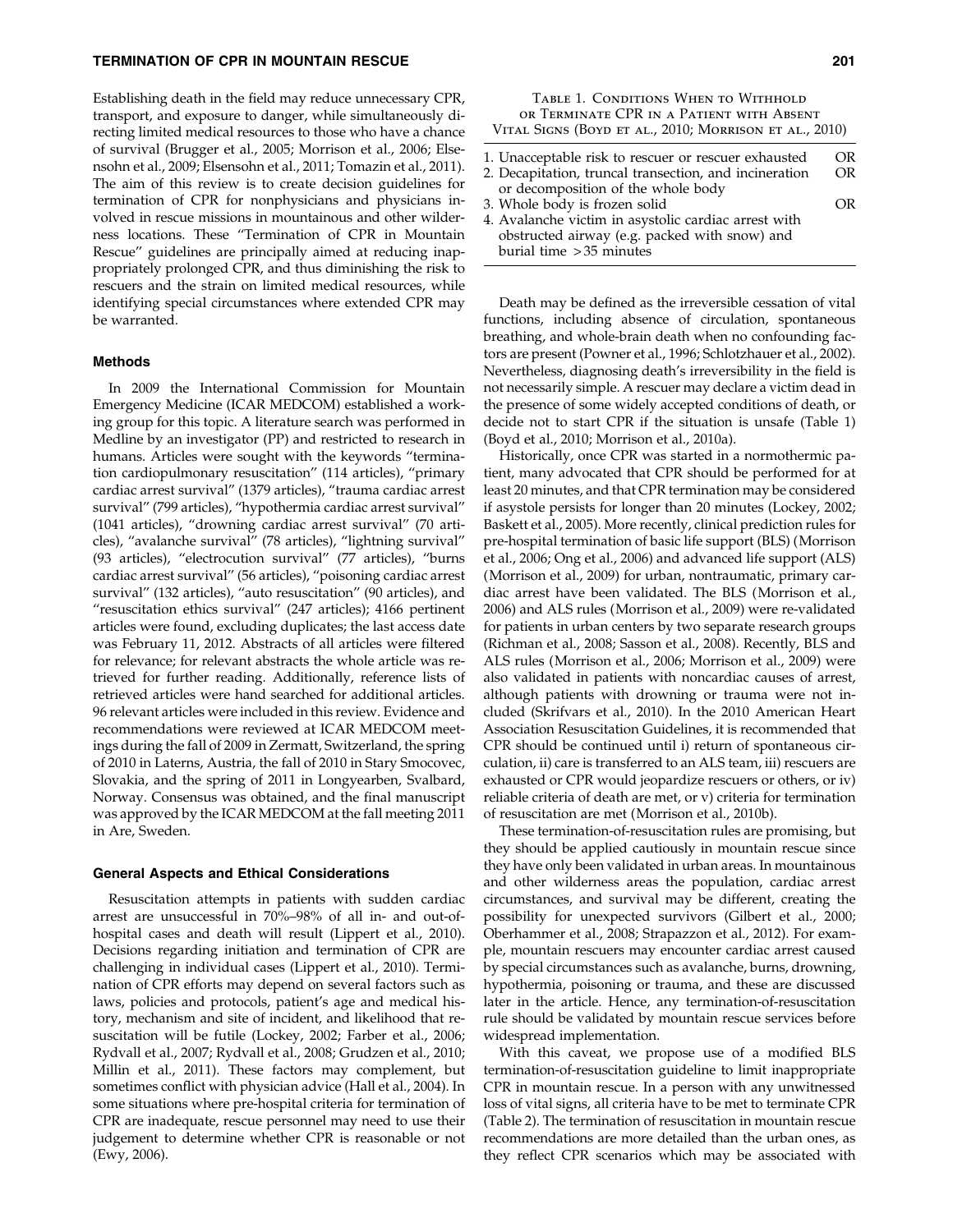| TABLE 2. TO TERMINATE CPR IN A PERSON                |
|------------------------------------------------------|
| WITH UN-WITNESSED LOSS OF VITAL SIGNS                |
| ALL CRITERIA HAVE TO BE PRESENT (ADAPTED             |
| FROM (MORRISON ET AL., 2006; MORRISON ET AL., 2009)) |

| 1. No return of spontaneous circulation during | <b>AND</b> |
|------------------------------------------------|------------|
| 20 minutes of CPR                              |            |
| 2. No shock advised at any time by AED,        | <b>AND</b> |
| or only asystole observed by ECG               |            |

or only asystole observed by ECG<br>3. No hypothermia<sup>1</sup> or other special circumstances warranting extended CPR

AED denotes automated external defibrillator, CPR cardiopulmonary resuscitation, ECG electrocardiogram.<sup>1</sup> Clinical evidence of hypothermia, possibly confirmed by an esophageal temperature of less than 35°C if available.

higher rates of special circumstances (e.g., hypothermia and avalanches) than in an urban environment. We have incorporated these components in a structured algorithm (Fig. 1) and propose this evidence-based framework principally to reduce unnecessary prolonged CPR while, however, promoting CPR where appropriate. This algorithm would be very useful for the large proportion of mountain rescue responders who are trained at least to BLS level and are adequately equipped (Brugger et al., 2005; Elsensohn et al., 2006; Barcella et al., 2010; Hohlrieder et al., 2010; McIntosh et al., 2010; Brugger et al., 2011).

Witnessed cardiac arrest, compared to unwitnessed arrest, has been shown to be significantly associated with greater return of spontaneous circulation in an urban pre-hospital study (OR 8.8;  $95\%CI = 2.9 - 26.9$ ) and therefore does not lend itself to a structured termination-of-resuscitation guideline



# FIG. 1. Algorithm for termination of CPR in mountain rescue.

\*Other special circumstances include for instance drowning, lightning, and poisoning. In cardiac arrest due to special circumstances, such as these conditions, prolonged CPR may be associated with a good neurological outcome (see text for details) (Gilbert et al., 2000; Ibsen et al., 2002; Moser et al., 2005; Oberhammer et al., 2008). {When transport delays are excessive and special circumstances do not apply, it may be reasonable to terminate CPR after a 20 min period without ROSC provided that there has been no shock advised by AED or only asystole on ECG during the 20 min (this may apply to both witnessed and unwitnessed arrests without special circumstances). In special circumstances, where extended CPR is warranted, if transport to hospital is not possible then the rescuer will ideally mitigate the special circumstance prior to terminating CPR. In situations where transport is not possible, mitigation of special circumstances is not possible and further resuscitation is futile, CPR should be terminated.

{Non-physicians should contact a suitably qualified physician if available.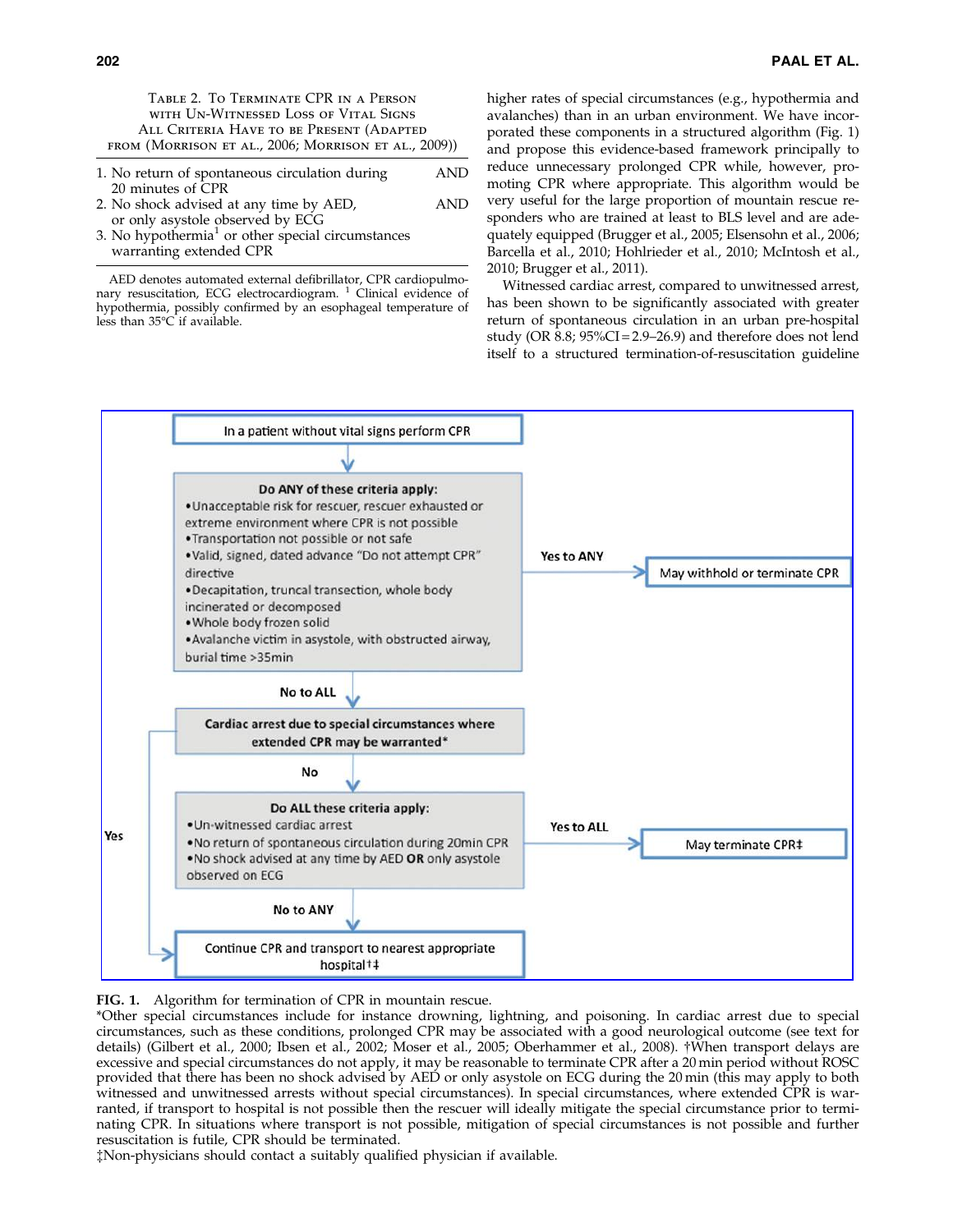# TERMINATION OF CPR IN MOUNTAIN RESCUE 203

(Verbeek et al., 2002). Therefore, with any witnessed cardiac arrest or, if one criterion is absent from the termination-ofresuscitation guideline (Table 2 and Fig. 1), CPR would best be continued unless a suitably qualified medical control provides a clinical assessment of the situation, patient, CPR, and transportation factors and determines that further CPR is futile. In contrast to the validated BLS rule, which stipulates that cardiac arrests witnessed by EMS be resuscitated (Morrison et al., 2006), this proposal for mountain rescue requires that CPR continues for arrests witnessed by bystanders also.

Prolonged CPR is not indicated when a patient is not expected to survive, consistent with the principle of medical futility (Morrison et al., 2010b; Soar et al., 2010), such as when rendered futile by patient condition as well as inadequate rescue resources or excessively long transports.

# Primary Cardiac Arrest

About 50% of all hiking fatalities in the mountains suffer a sudden primary cardiac arrest (Burtscher et al., 2000; Burtscher et al., 2007), and sedentary men > 40 years of age are at greatest risk (Ponchia et al., 2006). Survival declines at an average of 3% per minute after collapse (Gold, 2010). Mountain rescue teams should consider carrying an automated external defibrillator (AED) to improve outcome from primary cardiac arrest (Elsensohn et al., 2006; Barcella et al., 2010).

# Environmental Limitations and Special Circumstances

In mountain rescue, outcomes from CPR may be worse than in an urban area due to limited personnel, equipment, environmental stresses, and longer extrication and transportation times. This trend towards worse outcome may be tempered by a somewhat healthier patient population compared with urban CPR studies. In addition, many instances of cardiac arrest occurring in the mountains may be classified as "cardiac arrest in special circumstances" (e.g., hypothermia), requiring modified criteria for termination of CPR (Soar et al., 2010; Vanden Hoek et al., 2010). For example, with hypothermia, drowning, lightning, and poisoning, prolonged CPR may be associated with a good outcome but in trauma or burns the prognosis very likely will be poor (Hopson et al., 2003; Mollberg et al., 2011).

# Trauma

In one study from the mountain rescue service of Scotland, trauma accounted for  $\sim$  10% of all fatalities (Hearns, 2003). Trauma is also a frequent medical emergency in mountains in the United States (McIntosh et al., 2010; Rodway et al., 2011) and after avalanches (Hohlrieder et al., 2007) and crevasse accidents (Hohlrieder et al., 2010). Additionally, trauma in mountain areas is associated with a higher mortality rate when compared to urban areas because of longer transportation times associated with a higher risk of traumatic shock (Sumann et al., 2009). Severely traumatized patients should be assessed for lethal injuries, and if these injuries are absent, CPR should be commenced (Koster et al., 2010). In traumatic cardiac arrest, CPR in many cases is unsuccessful (Martin et al., 2002); however, when trauma is associated either with hypoxia, hypothermia, or electrical injury, survival rates increase (Pickens et al., 2005; Lockey et al., 2006; Willis et al., 2006). Cardiopulmonary resuscitation should be initiated in

patients with clinical conditions, suggesting a nontraumatic initial cause of cardiac arrest (Hopson et al., 2003). Some suggest continuing CPR for at least 20 minutes in blunt trauma (Moriwaki et al., 2011), although it is not clear how those recommendations pertain to pre-hospital traumatic cardiopulmonary arrest. In the end, mountain rescuers should consider that one set of current guidelines for resuscitation of out-of-hospital traumatic cardiopulmonary arrest (Hopson et al., 2003) recommend termination of CPR after 15 minutes of unsuccessful resuscitation, and these guidelines have been supported by one large retrospective review (Mollberg et al., 2011).

Medical directors of mountain rescue teams should consider creating local protocols for termination of CPR in traumatic cardiac arrest bearing in mind that current guidelines also consider terminating CPR if the transport time is greater than 15 minutes (Hopson et al., 2003).

## Hypothermia

Isolated hypothermia accounted for 4% of mountain deaths in one study from Scotland (Hearns, 2003). Diagnosis should be based on clinical and environmental presentation, classified according to the Swiss Classification (Durrer et al., 2003; Paal et al., 2006) and confirmed with core temperature measurement when available (Putzer et al., 2010). Even in cases of prolonged cardiopulmonary arrest, survival without neurological deficit may be possible if the patient was sufficiently cold before the onset of cardiac arrest (Gilbert et al., 2000; Oberhammer et al., 2008). In deeply hypothermic patients, survival with a good neurological outcome has been reported after as much as 6 hours and 30 minutes of CPR (Lexow, 1991). Patients have also been successfully resuscitated when part of their body is frozen (Moser et al., 2005). If, however, the whole body is frozen, the patient can be considered dead (Lloyd, 1996). For hypothermic patients in cardiac arrest or with cardiac instability, improved survival has been demonstrated with extracorporeal rewarming (ECR) (Walpoth et al., 1997; Gilbert et al., 2000; Ruttmann et al., 2007). In the absence of alternate causes of death, all nonfrozen, hypothermic patients without vital signs should be considered for CPR (Soar et al., 2010), and ideally transport should be to a center capable of ECR. In cases where time to ECR will be greater than 3 hours and 10 minutes (Husby 1990), no evidence exists to help choose between shorter transport to center without ECR or longer transport to an ECR center. Cardiopulmonary resuscitation should be continued until the patient is in the hospital and rewarmed to normothermia (Larach, 1995). Mechanical chest compression devices may be helpful with prolonged CPR (Lim et al., 2010).

# Drowning

Worldwide every year, 150,000 die of drowning, making it the second leading cause of unintentional death (WHO, 2002a; Layon et al., 2009). Hypothermia, following cold water submersion, may be neuroprotective, thus survival even after prolonged submersion is possible (Harries, 2003). Several case reports have documented good outcomes in children receiving CPR (Ibsen et al., 2002), especially in those with cold water immersion (i.e., head out of the water) before submersion (i.e., head below the water); the documented record stands at 66 minutes submersion without neurological deficit (Bolte et al., 1988; Ibsen et al., 2002). Factors that are predictive for survival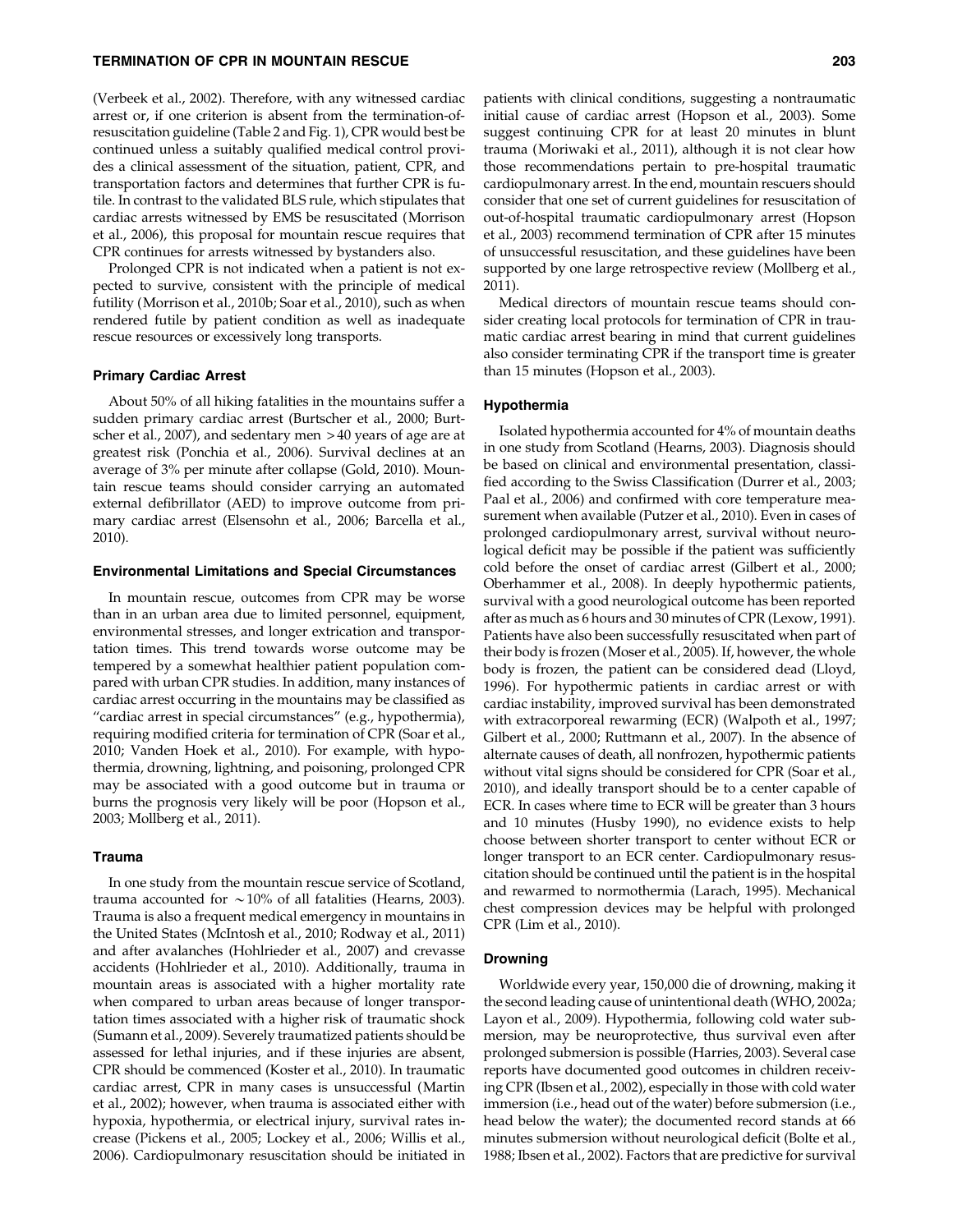include witnessed short-lasting submersion and early resuscitation (Youn et al., 2009).

In many cases, drowning may be the result of another primary event, for instance arrhythmia, intoxication, seizure, stroke, or trauma (Modell, 1993). Thus, besides drowning, it is important to consider other potential reasons for cardiac arrest when making the decision to terminate CPR (Layon et al., 2009). A review has stated that if the water temperature is >6°C, survival is extremely unlikely if the patient is submerged for  $>$  30 minutes; if the water is  $<$  6 $\degree$ C, survival is extremely unlikely after > 90 minutes of submersion (Tipton et al., 2011). Despite concerns over producing guidelines using minimal data, there is some support for using the above noted temperature and timing of submersion for termination of resuscitation decisions. The issue is further complicated because the time of immersion is usually known, but the time of submersion often is not. For these reasons it may be premature to use water temperature and timing to guide decisions regarding search and rescue effort or resuscitation (Perkins, 2011).

# Avalanche

In North America and Europe, avalanches account for an average of  $\sim$  150 deaths per year (Brugger et al., 2001; Brugger et al., 2011). In a complete burial (at least the head and chest covered by snow) with an obstructed airway (e.g., packed with snow, no air pocket), asphyxia leads to death within 35 minutes. In the absence of life-threatening trauma, a buried patient with a patent airway will develop hypothermia, hypoxia, and hypercapnia, the so-called triple H-syndrome (Brugger et al., 2003). Hypoxia is the most common cause of death, followed by trauma (McIntosh et al., 2007). Trauma mortality was reported to be 24% overall in a study of 204 avalanche fatalities, although this rate varied considerably between activity groups (Boyd et al., 2009). Two other studies from different regions, of 56 and 36 fatalities, respectively, have demonstrated lower rates of trauma mortality (McIntosh et al., 2007; Hohlrieder et al., 2007). Hypothermia may be neuroprotective and survival with a good neurological outcome after prolonged burial and even cardiac arrest is possible (Oberhammer et al., 2008; Putzer et al., 2010).

In the absence of trauma incompatible with life, all avalanche patients buried for less than 35 minutes should be resuscitated according to current BLS and ALS guidelines (Berg et al., 2010; Deakin et al., 2010; Koster et al., 2010; Morrison et al., 2010a; Neumar et al., 2010). With burial time exceeding 35 minutes, absent vital signs and a patent airway, CPR should be performed and the patient should be transported to an ECR center as per the hypothermia guideline noted above. With burial time exceeding 35 minutes, asystolic cardiac arrest and an obstructed airway, CPR may be terminated (Brugger et al., 2001; Boyd et al., 2010; Vanden Hoek et al., 2010).

# Lightning

In the United States of America,  $\sim$ 100 persons a year die from lightning (Koumbourlis, 2002). Lightning has a mortality rate 5 to 10 times higher than other forms of electrical injuries. For example, in the Italian mountains 0.2% of persons rescued were hit by lightning and the mortality rate was 24% (CNSAS, 2002–2008). Unconscious patients with linear or feathering burns should be considered as lightning victims (Zafren et al., 2005). Explosive force may result in blunt trauma (Cherington, 1995), and burns or trauma may be life-threatening (Cooper, 1980; Koumbourlis, 2002; Ritenour et al., 2008), requiring rapid evacuation. A patient with a lightning injury should be assessed and, if indicated, CPR performed for at least 20 minutes (Zafren et al., 2005; Nelson et al., 2007). Death from lightning may result from primary respiratory arrest, followed by hypoxia and secondary cardiac arrest (Zafren et al., 2005). Thus, rescuers should be aware that with lightning, some patients may be nonbreathing but may have cardiac activity and thus only require artificial ventilation. Lengthy periods of ventilation may be required before spontaneous respiration returns. In cases of persistent cardiac arrest despite 20 minutes of CPR, terminating CPR should be in accordance with Tables 1 and 2 and Figure 1.

# Burns

Worldwide, fire-related burns are responsible for over 300,000 deaths annually (WHO, 2002b). A significant portion of these deaths are related to open flame cooking that is common in many mountain communities. Case reports have shown good outcomes in burn patients who required short durations of in-hospital CPR (Jeschke et al., 2000). Unfortunately, out-of-hospital cardiac arrest in burn patients is unlikely to result in survival to discharge or meaningful neurologic function. However, withholding or terminating CPR should be in accordance with Tables 1 and 2 and Figure 1.

# Poisoning

Poisoning in the mountains may result from causes such as alcohol, carbon monoxide, herbicides, plant ingestion, or envenomation (Hampson et al., 2001; Boyd et al., 2007). When managing a potentially contaminated patient, special personal protective measures are of utmost importance to protect the rescuer from toxic exposure until the patient has been adequately decontaminated. Case reports exist of patients with cardiac toxins surviving to good outcome after prolonged (i.e., > 20 min) CPR (Durward et al., 2003). Therefore, be prepared to continue CPR for a prolonged period, particularly in young patients, as poison may be metabolized during life support measures (Soar et al., 2010). In poisoned patients, consultation with a poison control center should be considered before discontinuing CPR.

# Further Considerations

# Dangerous terrain necessitating delayed assessment

In some instances, assessing the victim on site is too dangerous (Samuel, 2008). In such circumstances, consider first evacuating and then assessing the patient when the environment is deemed safe. Declaring a victim dead on site without a complete assessment may be premature (Adhiyaman et al., 2007; Krarup et al., 2010; Braun et al., 2011).

# Prolonged transport scenarios

If the risk of performing CPR is acceptable but a rescuer is in doubt about the likely outcome of a patient, then CPR should be performed continuously until arrival at an appropriate hospital, care is transferred to a higher level provider, or instruction to terminate CPR is given by a suitably qualified medical control. Mechanical chest compression devices can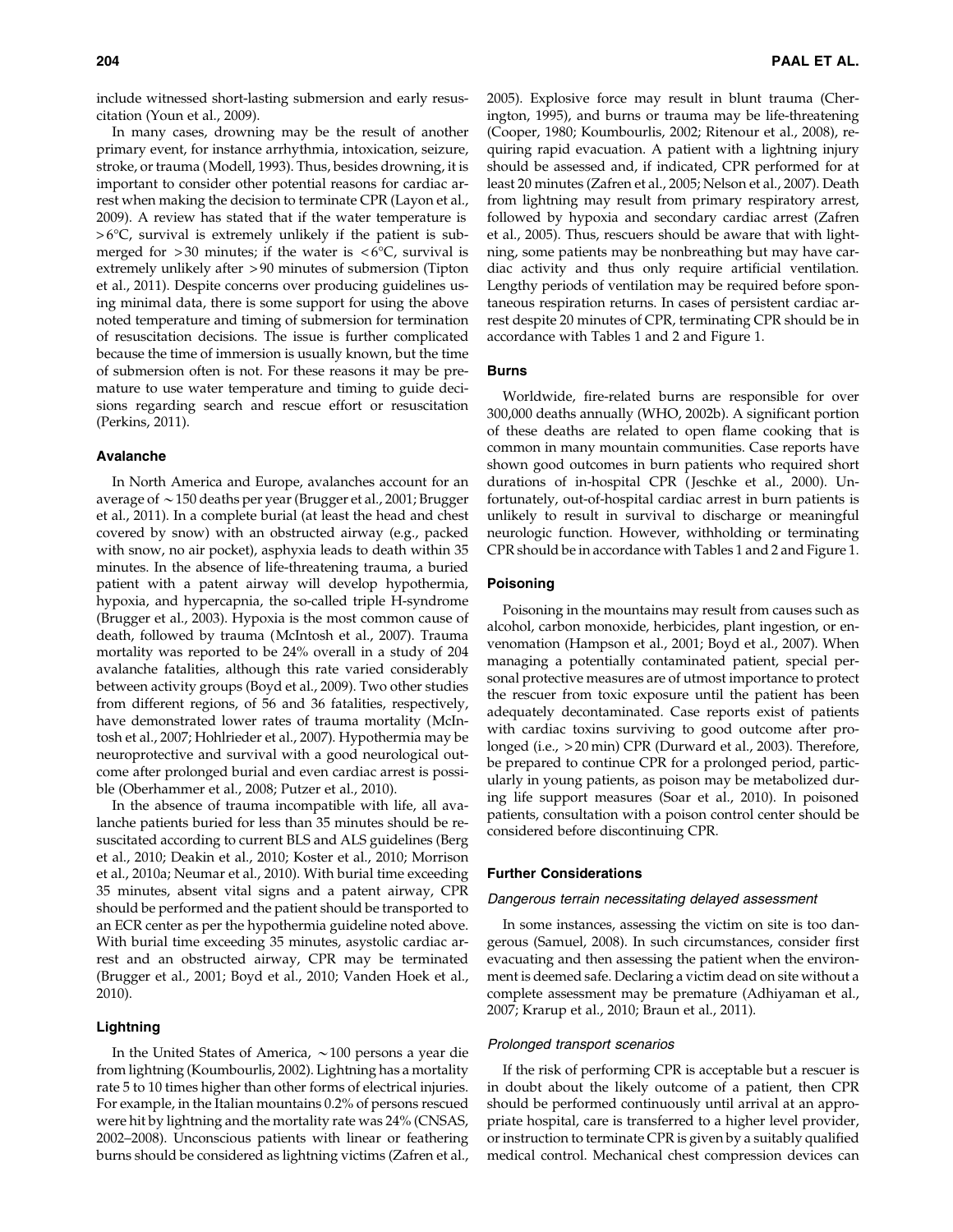# TERMINATION OF CPR IN MOUNTAIN RESCUE 205

maintain good quality CPR and may assist in difficult evacuations or long transports (Nolan et al., 2010), although a systematic review found insufficient evidence of benefit or harm to recommend their widespread use (Brooks et al., 2011).

### Legal issues

Medical leaders of rescue teams should interpret these guidelines in the context of their own local conditions and create team-specific training and guidelines for determining when to withhold and when to terminate CPR. The appropriate type of physician oversight will also vary and may include onsite, online (telephone or radio), and/or offline (protocols or guidelines along with training and quality assurance programs). Separate from the decision to start or stop CPR is the need for informing the responsible authorities (e.g., police) and the certification of death in accordance with laws and EMS protocols (Bailey et al., 2000; Richman et al., 2008; Stratton et al., 2008; Morrison et al., 2009; Ruygrok et al., 2009). Customized CPR protocols and standard operating procedures may help assisting EMS in making the difficult decision to withhold and terminate CPR in mountainous and other wilderness environments.

# Limitations

These recommendations are based in part on studies performed in urban areas and, due to paucitiy of pre-hospital data, some in-hospital studies. These recommendations should be applied cautiously and reviewed prospectively, as there may be unexpected survivors in mountain populations. These recommendations should not preclude performing or terminating CPR in individual circumstances. Also, these recommendations specifically do not address pediatric patients.

### **Conclusions**

In mountain rescue, CPR may be withheld or terminated in a patient with absent vital signs when the risk is unacceptable to the rescuer, the rescuer is exhausted, or in extreme environments where CPR is not possible or any of the following apply: decapitation; truncal transection; whole body incinerated, decomposed or frozen solid; avalanche victim in asystolic cardiac arrest with obstructed airway and burial time > 35 minutes. Also, CPR may be terminated when all of the following criteria apply: unwitnessed loss of vital signs, no return of spontaneous circulation during 20 min of CPR; no shock advised at any time by AED or only asystole confirmed on ECG, and no hypothermia or other special circumstances warranting extended CPR. In special circumstances where extended CPR is warranted, if transport to hospital is not possible, then the rescuer will ideally mitigate the special circumstance prior to terminating CPR. In situations where transport is not possible, mitigation of special circumstances is not possible and further resuscitation is futile, CPR should be terminated. Medical directors of rescue teams should interpret these recommendations in the context of their local conditions and create team-specific training and protocols for determining when to withhold and terminate CPR in a patient with absent vital signs. This process is separate from the possible need for medical certification of death in accordance

with regional and national laws and compliance with requirements of investigatory legal agencies.

#### Acknowledgments

These recommendations have been discussed and approved by Gege Agazzi (Italy), Borislav Aleraj (Croatia), Marc Blancher (France), Jeff Boyd (Canada), Bruce Brink (Canada), Doug Brown (Canada), Hermann Brugger (Italy), Perolof Eduinsson (Sweden), John Ellerton (England), Fidel Elsensohn (Austria), Herbert Forster (Germany), Nicole Gantner-Vogt (Liechtenstein), Andrzod Gorka (Poland), Martin Ivanov (Bulgaria), Alex Kottmann (Switzerland), Volker Lischke (Germany), Mario Milani (Italy), Maria Mizuskovic (Montenegro), Jose R. Morandeira (Spain), Wokiech Moskal (Poland), Maria A. Nerin (Spain), Marie Nordgren (Sweden), Noriyoshi Ohashi ( Japan), Einar Ornarnarsson (Iceland), Kazue Oshiro ( Japan), Oliver Reisten (Switzerland), Erik Sandetrom (Sweden), Fredrik Sederkuist (Sweden), Sven Christjar Skiaa (Norway), Inigo Soteras (Spain), Giacomo Strapazzon (Italy), Oleg Tcholakov (Bulgaria), David Tingay (Australia), Iztok Tomazin (Slovenia), David Watson (Canada), Ken Zafren (USA), and Greg Zen-Ruffinen (Switzerland).

We are indebted to Steve Teale who initiated this review by introducing the draft manuscript ''Diagnosis of death in the mountains.''

# Author Disclosure Statement

No manufacturer supported this study financially or materially. The authors have no financial or personal interest nor obtain any grants nor hold any patents concerning the described devices.

# References

- Adhiyaman V. Adhiyaman S, and Sundaram R. (2007). The Lazarus phenomenon. J R Soc Med 100:552-557.
- Anonymous. 2010. Avalanches Kill 7 in Northern Italy. In: New York Times.
- Bailey ED, Wydro GC, and Cone DC. (2000). Termination of resuscitation in the pre-hospital setting for adult patients suffering nontraumatic cardiac arrest. National Association of EMS Physicians Standards and Clinical Practice Committee. Prehosp Emerg Care 4:190–195.
- Barcella L, Agazzi G, Malgrati D, Sileo F, Calderoli A, Rottoli E, Valoti O, and Parigi GB. (2010). First aid and public access defibrillation in mountain huts: The Mountain Huts Initiative of the Bergamo section of the Club Alpino Italiano. Wilderness Environ Med 21:379–381.
- Baskett PJ, Steen PA, and Bossaert L. (2005). European Resuscitation Council guidelines for resuscitation 2005. Section 8. The ethics of resuscitation and end-of-life decisions. Resuscitation 67:S171–180.
- Berg RA, Hemphill R, Abella BS, Aufderheide TP, Cave DM, Hazinski MF, Lerner EB, Rea TD, Sayre MR, and Swor RA. (2010). Part 5: Adult basic life support: 2010 American Heart Association Guidelines for Cardiopulmonary Resuscitation and Emergency Cardiovascular Care. Circulation 122:S685–705.
- Bolte RG, Black PG, Bowers RS, Thorne JK, and Corneli HM. (1988). The use of extracorporeal rewarming in a child submerged for 66 minutes. JAMA 260:377–379.
- Boyd J, Brugger H, and Shuster M. (2010). Prognostic factors in avalanche resuscitation: A systematic review. Resuscitation 81:645–652.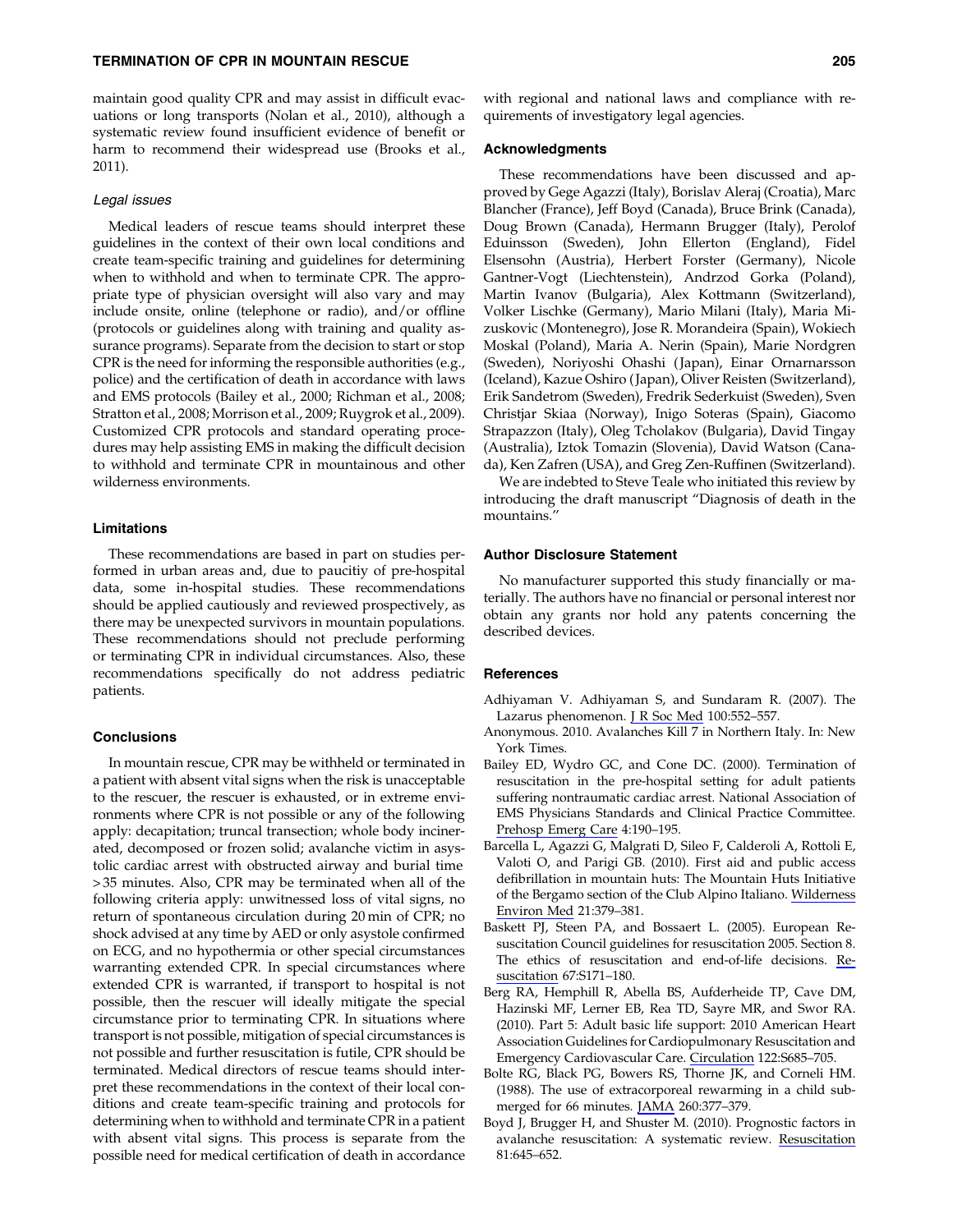- Boyd JJ, Agazzi G, Svajda D, Morgan AJ, Ferrandis S, and Norris RL. (2007). Venomous snakebite in mountainous terrain: Prevention and management. Wilderness Environ Med 18:190– 202.
- Braun P, Herff H, and Paal P. (2011). The Lazarus phenomenon-False positive death certifications and auto-resuscitation cases covered in lay press. Resuscitation 82:1363–1364.
- Brooks SC, Bigham BL, and Morrison LJ. (2011). Mechanical versus manual chest compressions for cardiac arrest. Cochrane Database Syst Rev:CD007260.
- Brugger H, Durrer B, Adler-Kastner L, Falk M, and Tschirky F. (2001). Field management of avalanche victims. Resuscitation 51:7–15.
- Brugger H, Elsensohn F, Syme D, Sumann G, and Falk M. (2005). A survey of emergency medical services in mountain areas of Europe and North America: Official recommendations of the International Commission for Mountain Emergency Medicine (ICAR Medcom). High Alt Med Biol 6:226–237.
- Brugger H, Paal P, and Boyd J. (2011). Pre-hospital resuscitation of the buried avalanche victim. High Alt Med Biol 12:199– 205.
- Brugger H, Sumann G, Meister R, Adler-Kastner L, Mair P, Gunga HC, Schobersberger W, and Falk M. (2003). Hypoxia and hypercapnia during respiration into an artificial air pocket in snow: Implications for avalanche survival. Resuscitation 58:81–88.
- Burtscher M, Pachinger O, Mittleman MA, and Ulmer H. (2000). Prior myocardial infarction is the major risk factor associated with sudden cardiac death during downhill skiing. Int J Sports Med 21:613–615.
- Burtscher M, Pachinger O, Schocke MF, and Ulmer H. (2007). Risk factor profile for sudden cardiac death during mountain hiking. Int J Sports Med 28:621–624.
- Cherington M. (1995). Lightning injuries. Ann Emerg Med 25:517–519.
- CNSAS. (2002–2008). [Corpo Nazionale Soccorso Alpino e Speleologico (CNSAS), Annual Reports 2002–2008].
- Cooper MA. (1980). Lightning injuries: Prognostic signs for death. Ann Emerg Med 9:134–138.
- Deakin CD, Nolan JP, Soar J, Sunde K, Koster RW, Smith GB, and Perkins GD. (2010). European Resuscitation Council Guidelines for Resuscitation 2010 Section 4. Adult advanced life support. Resuscitation 81:1305–1352.
- Durrer B, Brugger H, and Syme D. (2003). The medical on-site treatment of hypothermia: ICAR-MEDCOM recommendation. High Alt Med Biol 4:99–103.
- Durward A, Guerguerian AM, Lefebvre M, and Shemie SD. (2003). Massive diltiazem overdose treated with extracorporeal membrane oxygenation. Pediatr Crit Care Med 4:372– 376.
- Elsensohn F, Agazzi G, Syme D, Swangard M, Facchetti G, and Brugger H. (2006). The use of automated external defibrillators and public access defibrillators in the mountains: Official guidelines of the international commission for mountain emergency medicine ICAR-MEDCOM. Wilderness Environ Med 17:64–66.
- Elsensohn F, Niederklapfer T, Ellerton J, Swangard M, Brugger H, and Paal P. (2009). Current status of medical training in mountain rescue in America and Europe. High Alt Med Biol 10:195–200.
- Elsensohn F, Soteras I, Resiten O, Ellerton J, Brugger H, and Paal P. (2011). Equipment of medical backpacks in mountain rescue. High Alt Med Biol 12:343–347.
- Ewy GA. (2006). Cardiac resuscitation—When is enough enough? N Engl J Med 355:510–512.
- Farber NJ, Simpson P, Salam T, Collier VU, Weiner J, and Boyer EG. (2006). Physicians' decisions to withhold and withdraw life-sustaining treatment. Arch Intern Med 166:560–564.
- Gilbert M, Busund R, Skagseth A, Nilsen PA., and Solbo JP. (2000). Resuscitation from accidental hypothermia of 13.7 degrees C with circulatory arrest. Lancet 355:375–376.
- Grudzen CR, Hoffman JR, Koenig WJ, Boscardin J, Lorenz KA, and Asch SM. (2010). The LA story: What happened after a new policy allowing paramedics to forgo resuscitation attempts in pre-hospital cardiac arrest. Resuscitation 81:685–690.
- Hall WL, 2nd, Myers JH, Pepe PE, Larkin GL, Sirbaugh PE, and Persse DE. (2004). The perspective of paramedics about onscene termination of resuscitation efforts for pediatric patients. Resuscitation 60:175–187.
- Hampson NB and Zmaeff JL. (2001). Outcome of patients experiencing cardiac arrest with carbon monoxide poisoning treated with hyperbaric oxygen. Ann Emerg Med 38:36–41.
- Harries M. (2003). Near drowning. BMJ 327:1336–1338.
- Hearns S. (2003). The Scottish mountain rescue casualty study. Emerg Med J 20:281–284.
- Hohlrieder M, Brugger H, Schubert HM, Pavlic M, Ellerton J, and Mair P. (2007). Pattern and severity of injury in avalanche victims. High Alt Med Biol 8:56–61.
- Hohlrieder M, Kroesslhuber F, Voelckel W, Lutz M, and Mair P. (2010). Experience with helicopter rescue missions for crevasse accidents. High Alt Med Biol 11:375–379.
- Hopson LR, Hirsh E, Delgado J, Domeier RM, McSwain NE, and Krohmer J. (2003). Guidelines for withholding or termination of resuscitation in pre-hospital traumatic cardiopulmonary arrest: Joint position statement of the National Association of EMS Physicians and the American College of Surgeons Committee on Trauma. J Am Coll Surg 196:106–112.
- Ibsen LM and Koch T. (2002). Submersion and asphyxial injury. Crit Care Med 30:S402–408.
- Jeschke MG, Herndon DN, and Barrow R. E. (2000). Long-term outcomes of burned children after in-hospital cardiac arrest. Crit Care Med 28:517–520.
- Koster RW, Baubin MA, Bossaert LL, Caballero A, Cassan P, Castren M, Granja C, Handley AJ, Monsieurs KG, Perkins GD, Raffay V, and Sandroni C. (2010). European Resuscitation Council Guidelines for Resuscitation 2010 Section 2. Adult basic life support and use of automated external defibrillators. Resuscitation 81:1277–1292.
- Koumbourlis AC. (2002). Electrical injuries. Crit Care Med 30:S424–430.
- Krarup NH, Kaltoft A, and Lenler-Petersen P. (2010). Risen from the dead: A case of the Lazarus phenomenon with considerations on the termination of treatment following cardiac arrest in a pre-hospital setting. Resuscitation 81:1598–1599.
- Larach MG. (1995). Accidental hypothermia. Lancet 345:493– 498.
- Layon AJ and Modell JH. (2009). Drowning: Update 2009. Anesthesiology 110:1390–1401.
- Lim SH, Shuster M, Deakin CD, Kleinman ME, Koster RW, Morrison LJ, Nolan JP, and Sayre MR. (2010). Part 7: CPR techniques and devices: 2010 International Consensus on Cardiopulmonary Resuscitation and Emergency Cardiovascular Care Science with Treatment Recommendations. Resuscitation 81 Suppl 1:e86–92.
- Lippert FK, Raffay V, Georgiou M, Steen PA, and Bossaert L. (2010). European Resuscitation Council Guidelines for Resuscitation 2010 Section 10. The ethics of resuscitation and end-of-life decisions. Resuscitation 81:1445–1451.
- Lloyd EL. (1996). Accidental hypothermia. Resuscitation 32:111– 124.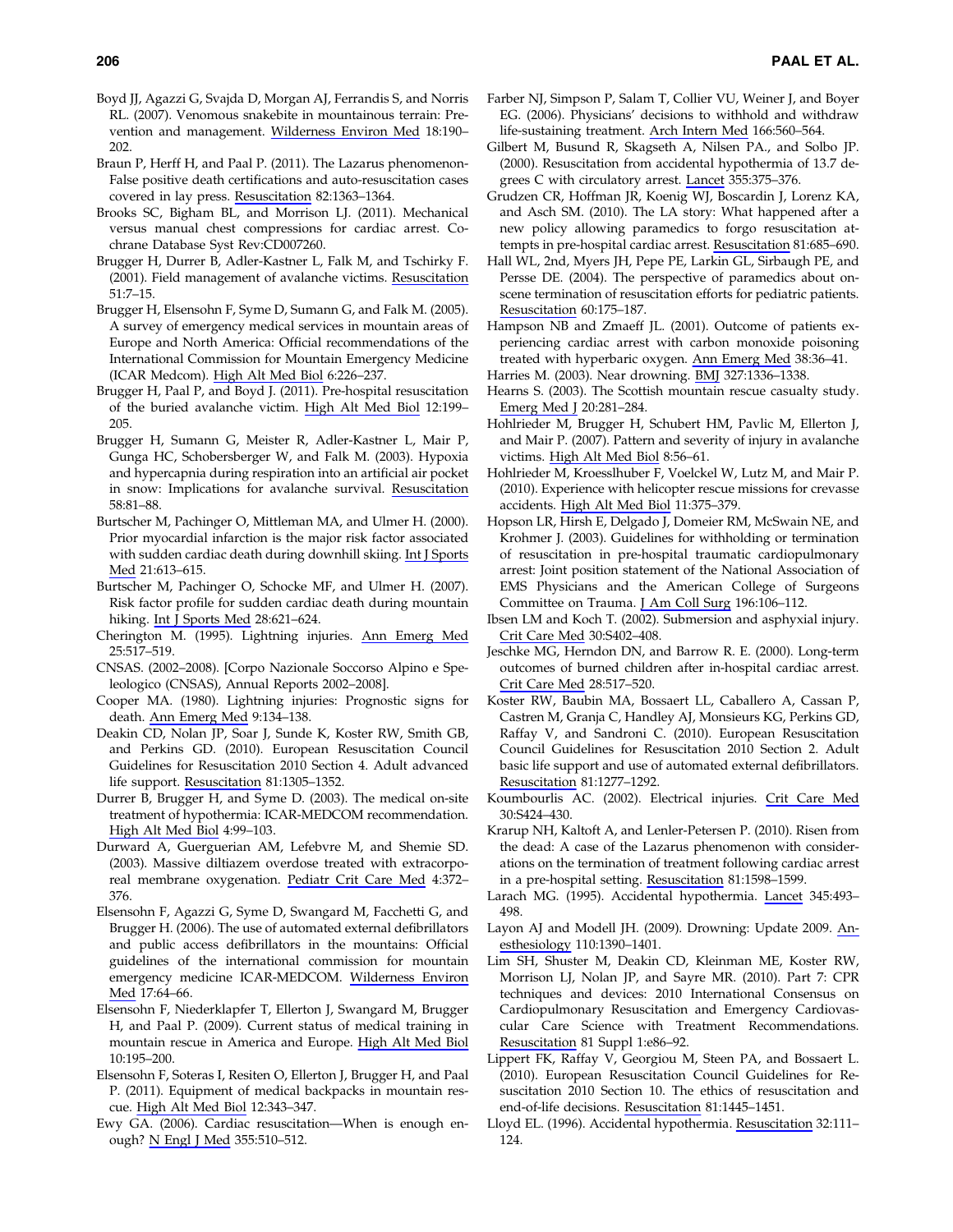- Lockey AS. (2002). Recognition of death and termination of cardiac resuscitation attempts by UK ambulance personnel. Emerg Med J 19:345–347.
- Lockey D, Crewdson K, and Davies G. (2006). Traumatic cardiac arrest: Who are the survivors? Ann Emerg Med 48:240–244.
- Martin SK, Shatney CH, Sherck JP, Ho CC, Homan SJ, Neff J, and Moore EE. (2002). Blunt trauma patients with pre-hospital pulseless electrical activity (PEA): Poor ending assured. J Trauma 53:876–880; discussion 880–871.
- McIntosh SE, Brillhart A, Dow J, and Grissom CK. (2010). Search and rescue activity on Denali, 1990 to 2008. Wilderness Environ Med 21:103–108.
- McIntosh SE, Grissom CK, Olivares CR, Kim HS, and Tremper B. (2007). Cause of death in avalanche fatalities. Wilderness Environ Med 18:293–297.
- Millin MG, Khandker SR, and Malki A. (2011). Termination of resuscitation of nontraumatic cardiopulmonary arrest: Resource document for the National Association of EMS Physicians position statement. Prehosp Emerg Care 15:547– 554.

Modell JH. (1993). Drowning. N Engl J Med 328:253–256.

- Mollberg NM, Wise SR, Berman K, Chowdhry S, Holevar M, Sullivan R, and Vafa A. (2011). The consequences of noncompliance with guidelines for withholding or terminating resuscitation in traumatic cardiac arrest patients. J Trauma 71:997–1002.
- Moriwaki Y, Sugiyama M, Yamamoto T, Tahara Y, Toyoda H, Kosuge T, Harunari N, Iwashita M, Arata S, and Suzuki N. (2011). Outcomes from pre-hospital cardiac arrest in blunt trauma patients. World J Surg 35:34–42.
- Morrison LJ, Deakin CD, Morley PT, Callaway CW, Kerber RE, Kronick SL, Lavonas EJ, Link MS, Neumar RW, Otto CW, Parr M, Shuster M, Sunde K, Peberdy MA, Tang W, Hoek TL, Bottiger BW, Drajer S, Lim SH, and Nolan JP. (2010a). Part 8: Advanced life support: 2010 International Consensus on Cardiopulmonary Resuscitation and Emergency Cardiovascular Care Science With Treatment Recommendations. Circulation 122:S345–421.
- Morrison LJ, Kierzek G, Diekema DS, Sayre MR, Silvers SM, Idris AH, and Mancini ME. (2010b). Part 3: Ethics: 2010 American Heart Association Guidelines for Cardiopulmonary Resuscitation and Emergency Cardiovascular Care. Circulation 122:S665–675.
- Morrison LJ, Verbeek PR, Zhan C, Kiss A, and Allan KS. (2009). Validation of a universal pre-hospital termination of resuscitation clinical prediction rule for advanced and basic life support providers. Resuscitation 80:324–328.
- Morrison LJ, Visentin LM, Kiss A, Theriault R, Eby D, Vermeulen M, Sherbino J, and Verbeek PR. (2006). Validation of a rule for termination of resuscitation in out-of-hospital cardiac arrest. N Engl J Med 355:478–487.
- Moser B, Voelckel W, Gardetto A, Sumann G, and Wenzel V. (2005). One night in a snowbank: A case report of severe hypothermia and cardiac arrest. Resuscitation 65:365–368.
- Nelson KL, Mills W, Jr., Umbel S, Crosson JE, Shaffner DH, and Hunt EA. (2007). Lightning, sudden cardiac death, simulation and an automated external defibrillator: The perfect storm. Resuscitation 74:567–571.
- Neumar RW, Otto CW, Link MS, Kronick SL, Shuster M, Callaway CW, Kudenchuk PJ, Ornato JP, McNally B, Silvers SM, Passman RS, White RD, Hess EP, Tang W, Davis D, Sinz E, and Morrison LJ. (2010). Part 8: Adult advanced cardiovascular life support: 2010 American Heart Association Guidelines for Cardiopulmonary Resuscitation and Emergency Cardiovascular Care. Circulation 122:S729–767.
- Nolan JP, Hazinski MF, Billi JE, Boettiger BW, Bossaert L, de Caen AR, Deakin CD, Drajer S, Eigel B, Hickey RW, Jacobs I, Kleinman ME, Kloeck W, Koster RW, Lim SH, Mancini ME, Montgomery WH, Morley PT, Morrison LJ, Nadkarni VM, O'Connor RE, Okada K, Perlman JM, Sayre MR, Shuster M, Soar J, Sunde K, Travers AH, Wyllie J, and Zideman D. (2010). Part 1: Executive summary: 2010 International Consensus on Cardiopulmonary Resuscitation and Emergency Cardiovascular Care Science With Treatment Recommendations. Resuscitation 81:e1–25.
- Oberhammer R, Beikircher W, Hormann C, Lorenz I, Pycha R, Adler-Kastner L, and Brugger H. (2008). Full recovery of an avalanche victim with profound hypothermia and prolonged cardiac arrest treated by extracorporeal re-warming. Resuscitation 76:474–480.
- Ong ME, Jaffey J, Stiell I, and Nesbitt L. (2006). Comparison of termination-of-resuscitation guidelines for basic life support: Defibrillator providers in out-of-hospital cardiac arrest. Ann Emerg Med 47:337–343.
- Paal P, Beikircher W, and Brugger H. (2006). [Avalanche emergencies. Review of the current situation]. Anaesthesist 55:314–324.
- Perkins GD. (2011). Rescue and resuscitation or body retrieval: The dilemmas of search and rescue efforts in drowning incidents. Resuscitation 82:799–800.
- Pickens JJ, Copass MK, and Bulger EM. (2005). Trauma patients receiving CPR: Predictors of survival. J Trauma 58:951–958.
- Ponchia A, Biasin R, Tempesta T, Thiene M, and Volta SD. (2006). Cardiovascular risk during physical activity in the mountains. J Cardiovasc Med (Hagerstown) 7:129–135.
- Powner DJ, Ackerman BM, and Grenvik A. (1996). Medical diagnosis of death in adults: Historical contributions to current controversies. Lancet 348:1219–1223.
- Putzer G, Schmid S, Braun P, Brugger H, and Paal P. (2010). Cooling of six centigrades in an hour during avalanche burial. Resuscitation 81:1043–1044.
- Richman PB, Vadeboncoeur TF, Chikani V, Clark L, and Bobrow BJ. (2008). Independent evaluation of an out-of-hospital termination of resuscitation (TOR) clinical decision rule. Acad Emerg Med 15:517–521.
- Ritenour AE, Morton MJ, McManus JG, Barillo DJ, and Cancio LC. (2008). Lightning injury: A review. Burns 34:585–594.
- Rodway GW, McIntosh SE, and Dow J. (2011). Mountain research and rescue on Denali: A short history from the 1980s to the present. High Alt Med Biol 12:277–283.
- Ruttmann E, Weissenbacher A, Ulmer H, Muller L, Hofer D, Kilo J, Rabl W, Schwarz B, Laufer G, Antretter H, and Mair P. (2007). Prolonged extracorporeal membrane oxygenation-assisted support provides improved survival in hypothermic patients with cardiocirculatory arrest. J Thorac Cardiovasc Surg 134:594–600.
- Ruygrok ML, Byyny RL, and Haukoos JS. (2009). Validation of 3 termination of resuscitation criteria for good neurologic survival after out-of-hospital cardiac arrest. Ann Emerg Med 54:239–247.
- Rydvall A, Bergenheim T, and Lynoe N. (2007). Decision making in a life-threatening cerebral condition: A comparative study of the ethical reasoning of intensive care unit physicians and neurosurgeons. Acta Anaesthesiol Scand 51:1338–1343.
- Rydvall A and Lynoe N. (2008). Withholding and withdrawing life-sustaining treatment: A comparative study of the ethical reasoning of physicians and the general public. Crit Care 12:R13.
- Samuel H. 2008. Mont Blanc avalanche— Dozens more could have died. Daily Telegraph. http://www.telegraph.co.uk/news/ worldnews/europe/france/2619922/Mont-Blanc-avalanche-Dozens-more-could-have-died.html